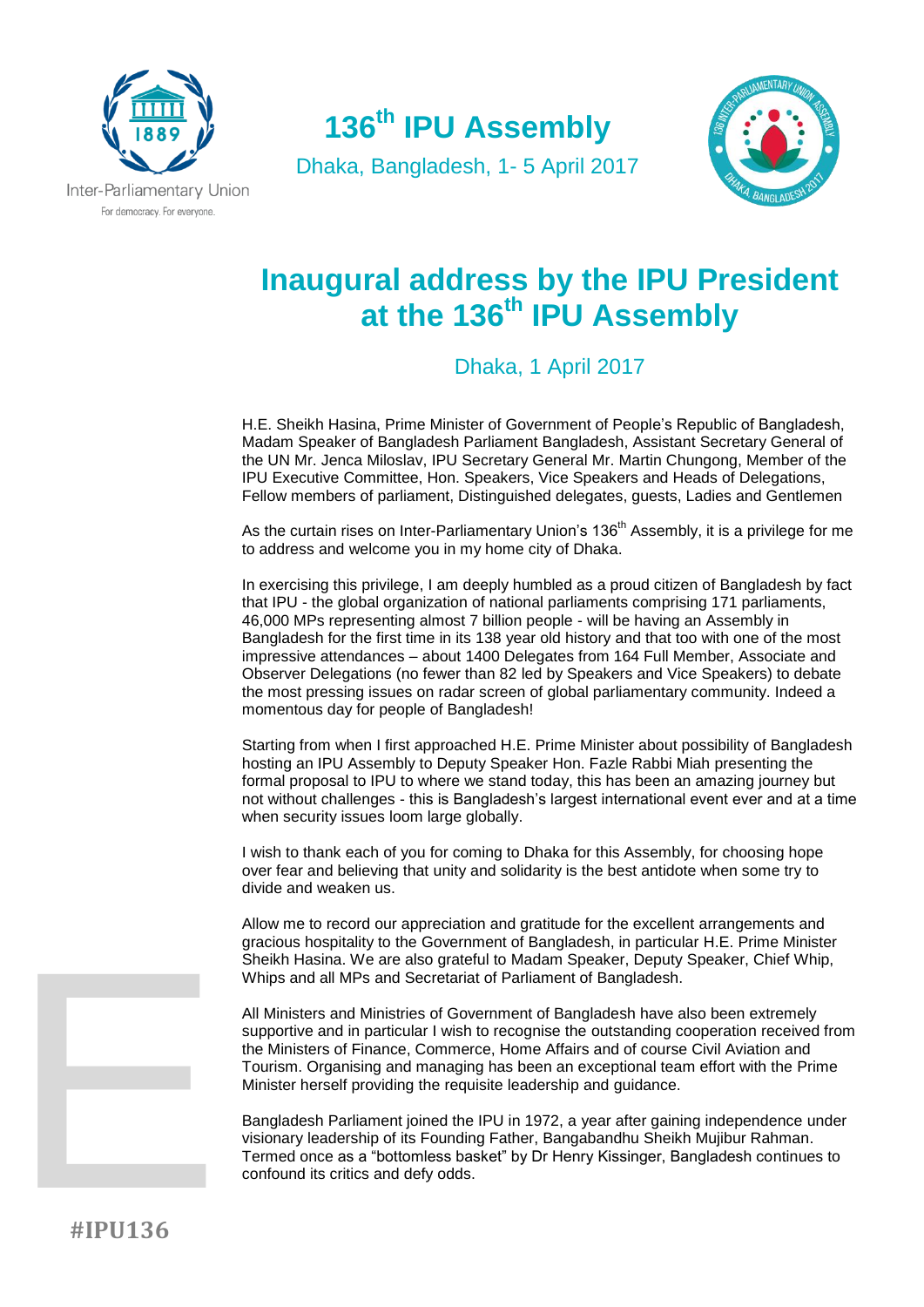Bangladesh's progress in women's empowerment, role of its security forces in UN peacekeeping, the success it has had in exporting textiles, resilience of its communities to disasters is well documented. Let me share some information that is perhaps not as well known.

Its per capita income has in last ten years increased from US\$560 to US\$1466. The country has progressed from being one of the poorest to being the 31<sup>st</sup> largest economy in the world in terms of PPP and is on track to be the 28<sup>th</sup> largest economy by 2030. Bangladesh will be 2nd fastest growing economy by 2019 per CNN.

Over the last 8 years, around 50 million people have graduated out of poverty and during same period, extreme poverty rate has halved from 24.2% to 12%.

People are now living longer, healthier and more comfortable lives. 92% children have been brought under immunization coverage. Drastic reductions have been achieved in infant, under-5 and maternal mortality rates.

Despite scarcity of land and a large population, the country has become a self-sufficient nation in food from a food deficient one within eight years.

Energy security provides another impressive instance - it has one of the world's largest off-grid solar home system (SHS) program in the world, with more than 4 million such systems already installed, and 70,000 more being added each month.

Quality and free education is transforming the lives of people. The country has achieved 100% enrollment rate in primary education. There is now 50 : 50 gender parity in primary education. It operates one of the biggest free textbook distribution schemes in the world – till date 2.3 billion textbooks have been distributed. Girls' education has been prioritized by providing free public education up to graduate level and by providing stipends and scholarships. This has slashed the dropout rate in half.

There are now around 130 million mobile users in Bangladesh, up from 20 million ten years back. 3G technology has been made available nationwide, whilst 4G will be rolled out within this year. Number of internet users in Bangladesh has also grown at an astonishing rate - from 1.5 million to almost 65 million today in a mere ten years.

Bangladesh is one of the developing world's leading examples when it comes to ensuring financial inclusion through mobile banking. Currently 38 million use this innovation and by 2020, this is likely to exceed 50 million.

Goal 16 of SDGs with its focus on effective and transparent institutions as well as good governance will help Bangladesh consolidate and build on its remarkable progress and make it sustainable. Story of Bangladesh, its people and its remarkable achievements particularly over last 10 years is indeed an inspiring one, that too in face of adversity such as climate change impacts and increasing frequency and intensity of natural disasters. It is a powerful example of how people can benefit from compelling vision, all embracing ownership of and deep commitment thereof, fuelled and driven by strong leadership.

I hope during your stay here you will be able to have a better understanding and gain deeper insights into these achievements and value them as good practices to take back to your countries.

Pluralism, diversity, inclusiveness are central to the IPU. The Parliament of Bangladesh last month unanimously adopted a resolution declaring March 25 as Genocide Day. History testifies to fact that at heart of genocide lies unchecked hatred, xenophobia, discrimination and racism. Let us all learn from history and ensure that the world will never ever witness another genocide.

Fellow parliamentarians,

2015 saw watershed global agreements based on a bold new vision of leaving no one behind and steering the world towards a prosperous, safer and sustainable future - Sendai Framework for Disaster Risk Reduction, Sustainable Development Goals and Paris Accord on Climate Change.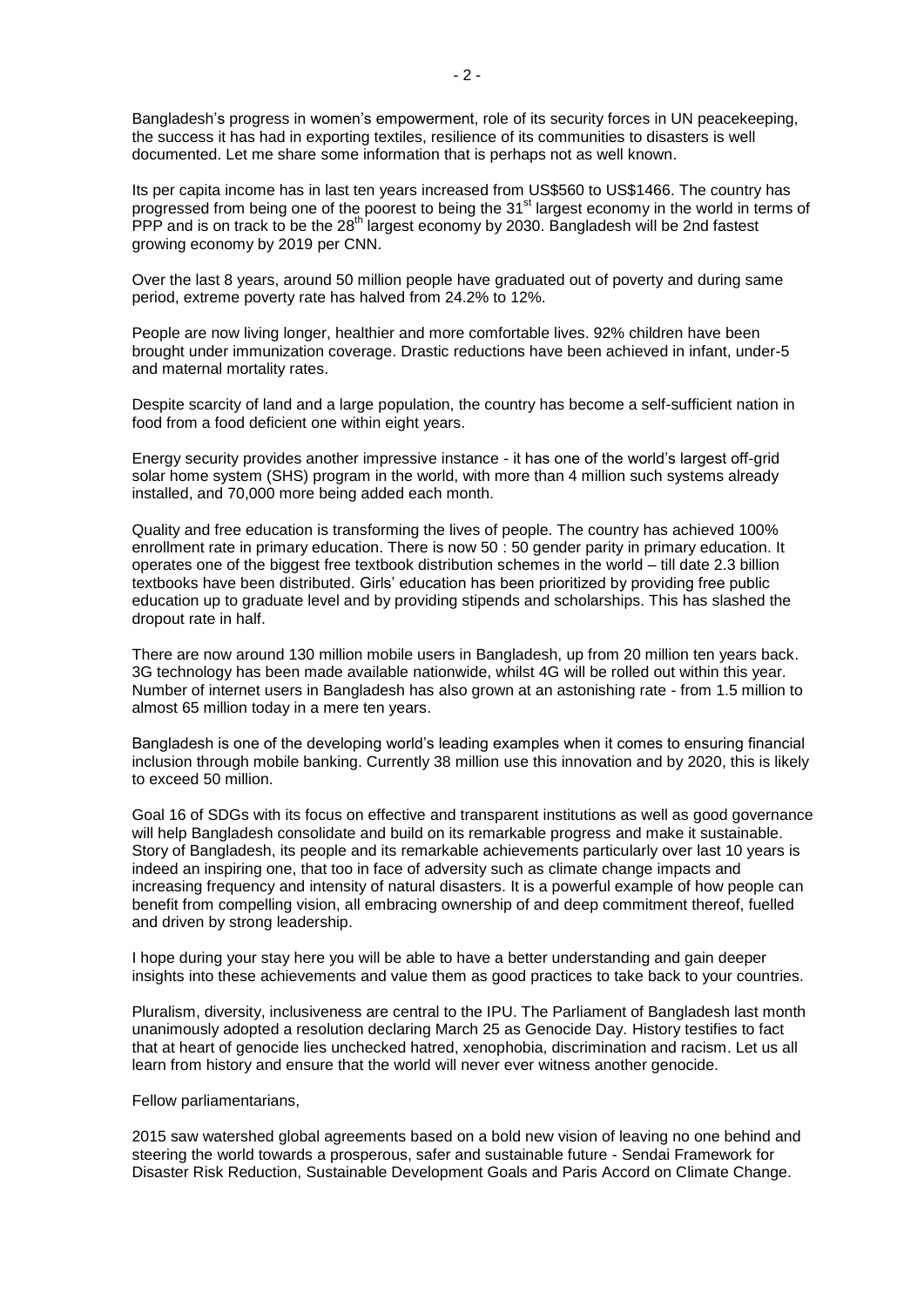We at the IPU have been actively engaged in articulating and defining these UN processes and now we are focussed on implementation.

In concert with Parliament of Bangladesh, IPU organised in Dhaka in January 2016 Summit of Speakers of Parliaments of South Asia and the second meeting of this Forum was recently hosted by Hon. Sumitra Mahanjan, Speaker of Lok Sabha in Indore, Madhya Pradesh. This is the only regional platform of Speakers that is dedicated to implementation of the SDGs.

The IPU continues to engage with and encourage national parliaments to host regional events on the SDGs and till date we have already seen such initiatives in Panama, Romania, Hungary, Fiji, Uganda and of course the very successful Summit of Women Speaker's of Parliament in Abu Dhabi last December, so well led by first Women Speaker of the Arab world.

Over the next months, we look forward to regional parliamentary events in Vietnam for Asia Pacific region and National People's Congress of China hosting its second parliamentary capacity building event for Parliaments in Asia and Africa.

Partnerships are an important cornerstone of Agenda 2030. In addition to the established mechanism of checks and balances between the judiciary, executive and legislature in context of "separation of powers", for implementation of this transformative agenda, a new dynamic of what I would refer to as "complementarity of powers" where all three organs cooperate and work together is called for.

IPU's relationship with the UN continues to broaden and deepen and the new global strategy of women, children's and adolescent's health is just one example. A new Agreement that elevates the IPU UN relationship to a strategic level was signed last year and a resolution on the interaction between the UN, IPU and national parliaments has been adopted unanimously at the General Assembly.

Ladies and Gentlemen,

The world we live in is more connected than ever before and the integration of our global economy has made life better for billions of men, women and children.

It means more children have enough to eat and fewer mothers die giving birth. A person born today is more likely to be healthy, live longer, and have access to greater opportunities than at any time in human history and cracking the genetic code promises to cure diseases that have plagued us for centuries.

The Internet can deliver the entirety of human knowledge spanning civilizations, centuries and generations to a young girl in the remotest village on a single hand-held device. An explosion of social media has given ordinary people more ways to express themselves, and has raised people's expectations for those of us in power.

Expectations rise faster than governments can deliver, governing becomes more complex and difficult as people lose trust in institutions and a perceived sense of injustice undermines people's faith in the system.

The existing path to global integration does however require a course correction. We cannot continue to ignore inequality within and among nations; ignore the appeal of ethnic and sectarian identities; leave our international institutions under resourced.

Alternative, powerful visions of the world gain currency as extremism in the name of religion, aggressive nationalism coupled with crude populism strikes a chord in our society amongst the forgotten people reflecting their dissatisfaction and frustration.

This takes me on to the theme we have chosen for our General Debate - *Redressing inequalities: Delivering on dignity and well-being for all.*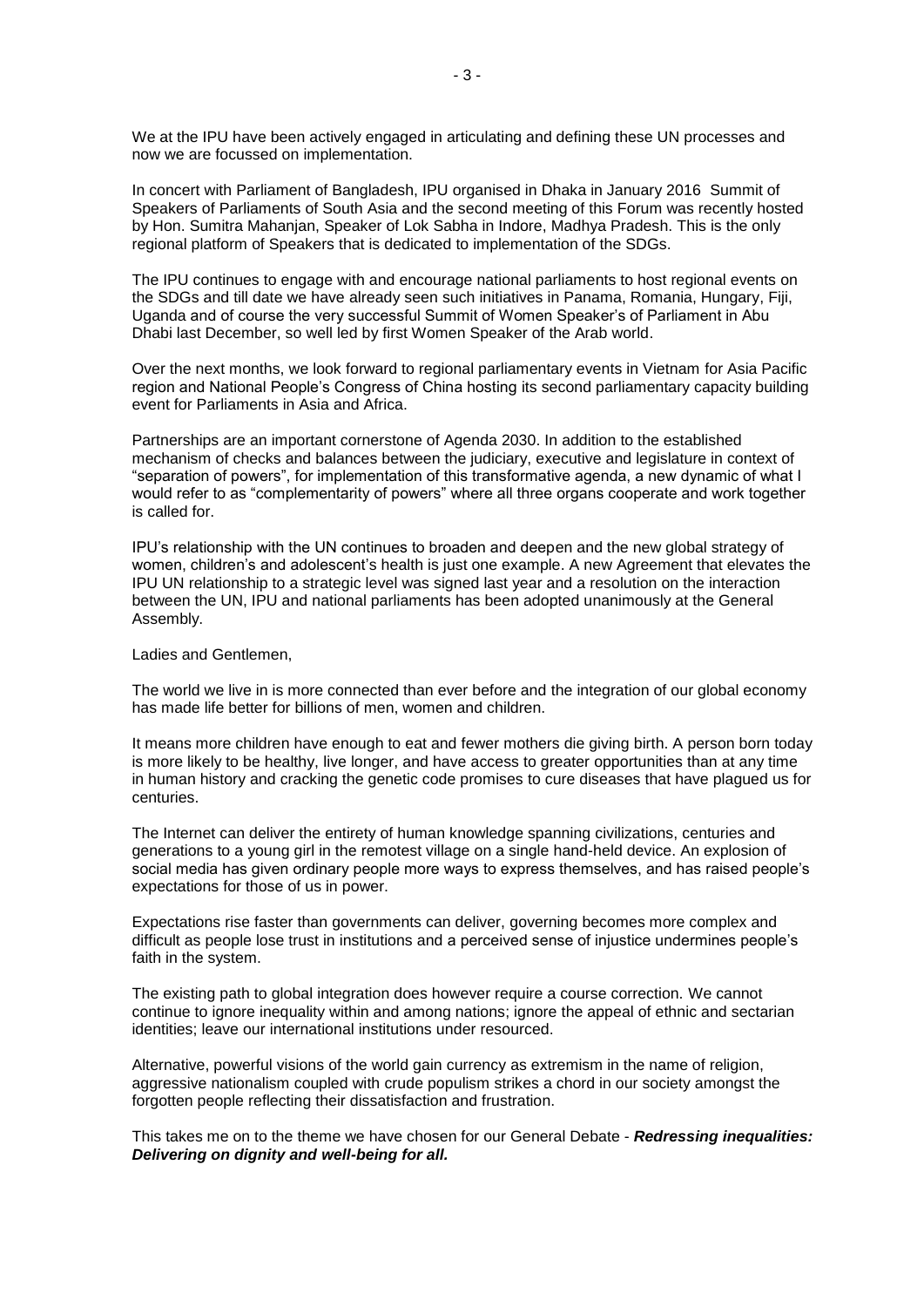UN statistics indicate that there is sufficient wealth to eliminate all the poverty in the world but that wealth is unevenly distributed. A recent Oxfam study has revealed that the world's 8 richest individuals own as much wealth as the 3.6 billion people who make up the poorest half of the world. Put otherwise, the wealth of the world's richest 1% is equal to the wealth of the other 99% of the global population.

Other forms of inequality include gender inequality or discrimination based on race, ethnicity, age, origin, political and sexual persuasions, among others.

I look forward to a frank and candid debate in true parliamentary style and spirit on this topic at this Assembly and hearing the enlightening views of Nobel Peace Prize laureate, Mr. Kailash Satyarthi in this regard.

Ladies and gentlemen,

Against such a backdrop, the ideals of democracy become even more relevant and important. This year will mark a watershed for the IPU as it celebrates the  $20<sup>th</sup>$  anniversary of the Universal Declaration on Democracy**,** a visionary statement. IPU strongly believes principles of democracy, human rights and dignity and good governance remain the basic foundation for progress and prosperity.

Despite shortcomings, democracy in its various home-grown varieties has proved its worth over time. Recent polls around the world bear strong testimony to the fact that MPs must be more attentive to their constituents and not take them for granted.

The role of multilateralism in today's complex world - and by extension the role of international organizations - also comes into play.

Parliamentary diplomacy will also take on even greater significance in promotion of political dialogue for peaceful resolution of conflict, even those that seem intractable and hopeless, building trust between nations as well as promoting people to people contact and fostering connectivity.

As a political organization, the IPU must take a stand when efforts to secure peace are negated and we have strongly condemned building of new settlements by Israel in occupied territory. We advocate and reiterate our commitment to a two-State solution in the Israeli-Palestinian conflict, peace in Korean Peninsula, an end to conflict in Syria, a solution to the deepening crisis in Yemen and an end to persecution of Rohingyas Muslims in Myanmar.

Venezuela has been in our radar for some time now and recent events where the Parliament has reportedly been stripped of powers is deeply disconcerting. As a matter of principle, our solidarity is with Parliaments where ever they are obstructed or impeded in carrying out their constitutional mandate.

We meet at a time when entering an age of famine. UN Secretary General Antonio Guterres appealed for \$4.4 billion by end of March in order to tackle all of these crises. That money has not come putting some [20 million people](http://www.undispatch.com/famine-explained/) at risk of famine.

Let me say something that should be obvious but is rarely explicit: a famine is never just a famine. Famine is also political and they occur in part because those with the power and authority to prevent them fail to do so.

Fellow parliamentarians,

Returning to matters closer to home, we are pleased to be welcoming Central African Republic and Tuvalu to the IPU fold, increasing our membership to 173, the highest it has ever been. We are also delighted to welcome observer delegations from Brunei, Marshall Islands, Vanuatu and the Solomon Islands at this Assembly.